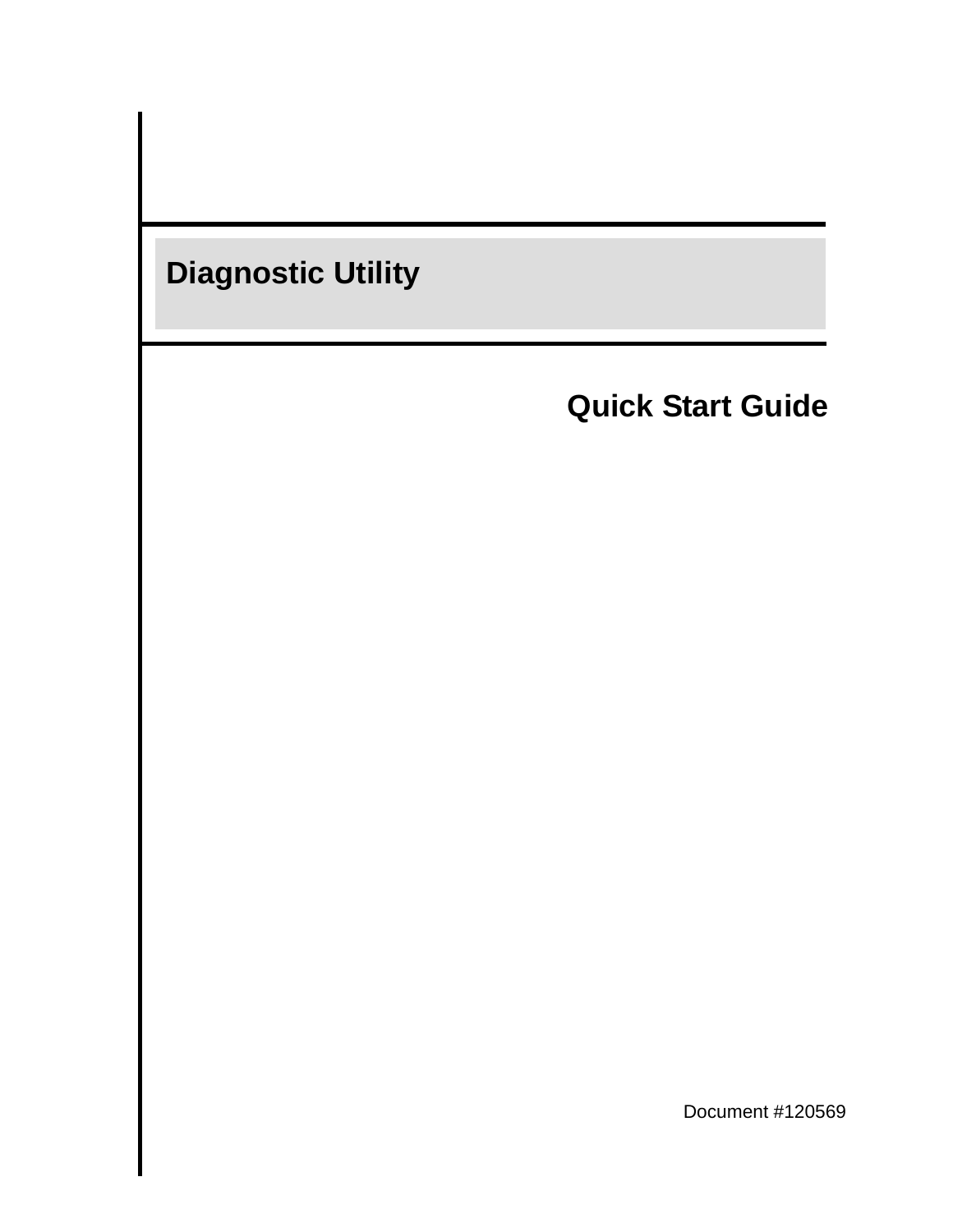# **Contents**

| 1.2 Select the PC interface connected with bar code printer |  |
|-------------------------------------------------------------|--|
|                                                             |  |
|                                                             |  |
|                                                             |  |
|                                                             |  |
|                                                             |  |
|                                                             |  |
|                                                             |  |
|                                                             |  |
|                                                             |  |
|                                                             |  |
|                                                             |  |
|                                                             |  |
|                                                             |  |
|                                                             |  |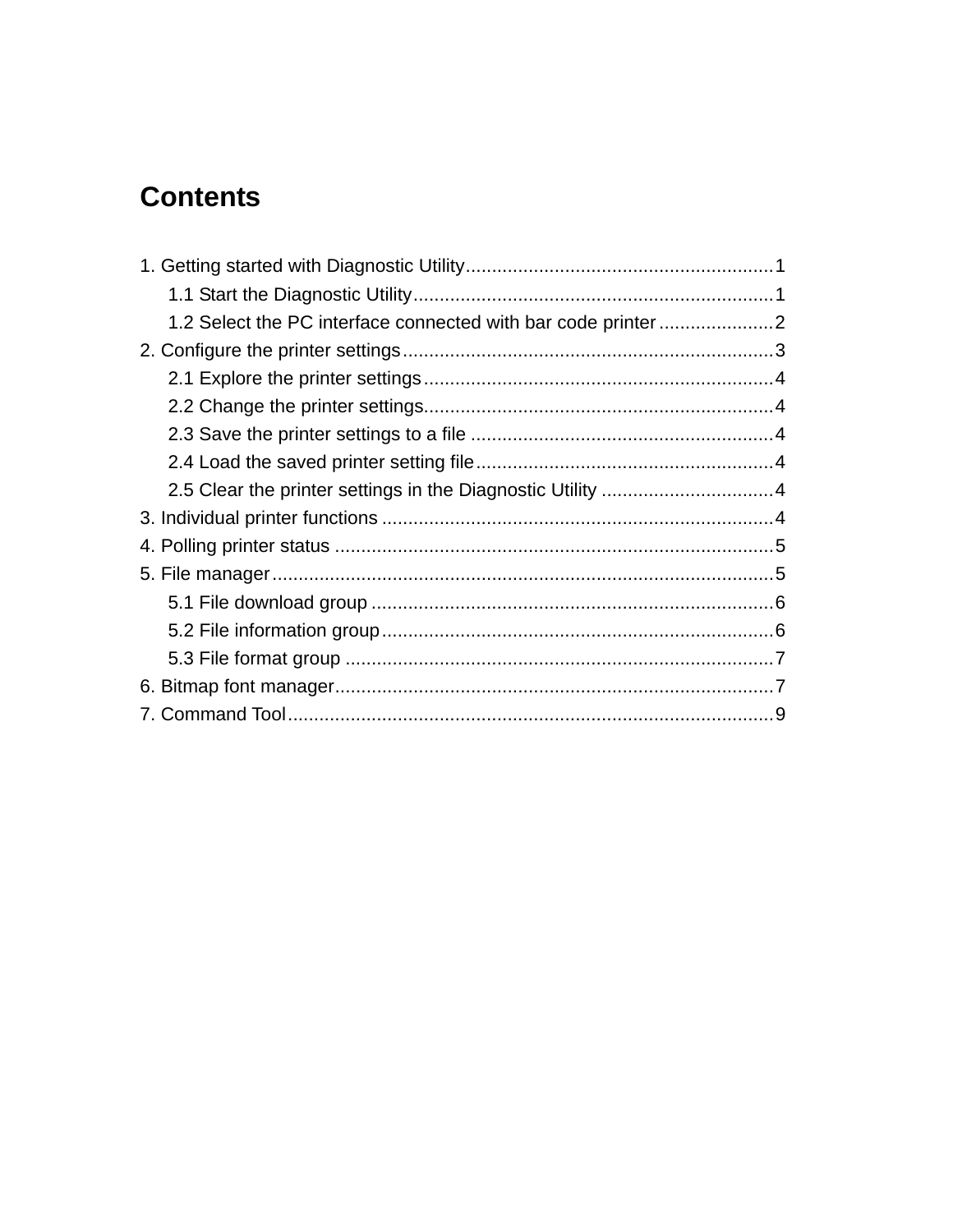# **Diagnostic Utility Quick Start Guide**

### **1. Getting started with Diagnostic Utility**

The Diagnostic Utility is an integrated tool that includes the features to explore the printer settings/status, change the printer settings, download graphics, fonts, firmware, create printer bitmap font and the tool to send PAL Plus programs to the printer. With this convenient tool, users can explore the printer status and settings at a glance and makes it easier to troubleshoot problems.

#### *Note: This utility works with printer firmware V6.711 and later versions.*

#### **1.1 Start the Diagnostic Utility**

Double click on the Diagnostic utility icon **S** Diagloolex to start the software. There are four tabs (Printer Configuration, File Manager, Bitmap Font Manager, Command Tool) included in the Diagnostic utility.

| <sup>2</sup> Diagnostic Tool   |                                                   |                          |                            |                              |
|--------------------------------|---------------------------------------------------|--------------------------|----------------------------|------------------------------|
| About                          |                                                   |                          |                            |                              |
| Language<br>English            | $\overline{\phantom{0}}$                          |                          | Interface<br><b>USB</b>    | $\vert \cdot \vert$<br>Setup |
| <b>Printer Configuration</b>   | File Manager   Bitmap Font Manager   Command Tool |                          |                            |                              |
| <b>Printer Function</b>        | Printer Configuration                             |                          |                            |                              |
| Calibrate Sensor               | Printer Infomation                                |                          | Check Sum                  | Unit                         |
| <b>Ethernet Setup</b>          | Version                                           |                          |                            | $\bullet$ inch               |
| RTC Setup                      | Milage                                            | K <sub>m</sub>           | Serial NO.                 | $C$ mm                       |
| Print Test Page                | TSPL/E<br>$\overline{z}$<br>D                     |                          |                            |                              |
| <b>Reset Printer</b>           | Speed                                             |                          | <b>Ribbon</b>              | $\blacktriangledown$         |
| <b>Factory Default</b>         | Density                                           |                          | Code Page                  |                              |
| Dump Text                      | Paper Width                                       | Unit                     | Country Code               |                              |
| Ignore AUTO.BAS                | Paper Height                                      | Unit                     | Head-up Sensor             |                              |
| Configuration Page             | Media Sensor                                      | $\overline{\phantom{a}}$ | <b>Reprint After Error</b> |                              |
|                                | Gap                                               | Unit                     | Gap Inten.                 |                              |
| <b>Printer Status</b><br>Ready | Gap Offset                                        | Unit                     | Bline Inten.               |                              |
| Head Open                      | Post-Print Action                                 | ▼                        | Continuous Inten.          |                              |
| Paper Jam                      | Cut Piece                                         |                          | <b>Baud Rate</b>           |                              |
| Out of Paper                   | Reference                                         |                          | Data Bits                  |                              |
| Ribbon End Err.                | Direction                                         |                          | Parity                     |                              |
| Ribbon Encoder Err.            |                                                   |                          |                            |                              |
| Pause<br>Printting             | Offset                                            |                          | Stop Bit[s]                |                              |
| Other Error                    | Shift X                                           |                          |                            |                              |
|                                | Shift Y                                           |                          |                            |                              |
| <b>Get Status</b>              | Clear                                             | Save<br>Load             |                            | Set<br>Read                  |
|                                |                                                   |                          |                            |                              |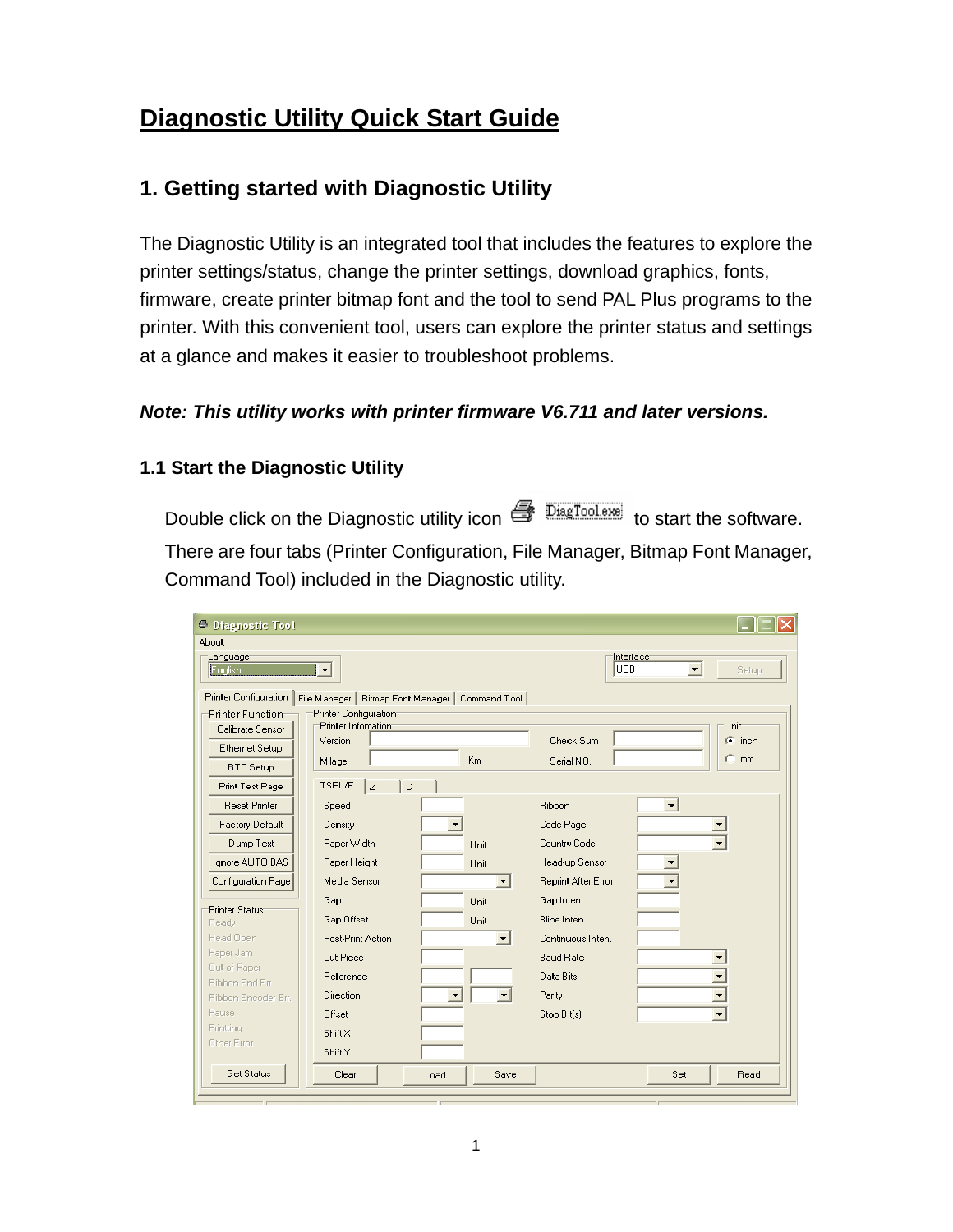#### **1.2 Select the PC interface connected to the printer**

| Interface  |       |
|------------|-------|
| <b>USB</b> | Setup |
| <b>COM</b> |       |
| ETHERNET   |       |
|            |       |

- The default setting is the USB interface.
- If you use an RS-232 port is selected, select the COM interface. The printer's default serial settings are 9600 baud, no parity, 8 data bits, 1 stop bit and RTS flow control.

| RS232 Setup<br>O.    |            |
|----------------------|------------|
| <b>COM Port</b>      |            |
| <b>Baud Rate</b>     | 9600       |
| Data Bits            | 8          |
| Parity Check         | None       |
| Stop Bit(s)          | 1<br>▼     |
| Hardware Handshaking | <b>RTS</b> |
| Software Handshaking | None<br>▼  |
|                      | Set        |
|                      | Cancel     |

**Note**: The printer's parallel interface does not support bi-directional communication. Printer settings and status will not be available by parallel port connection.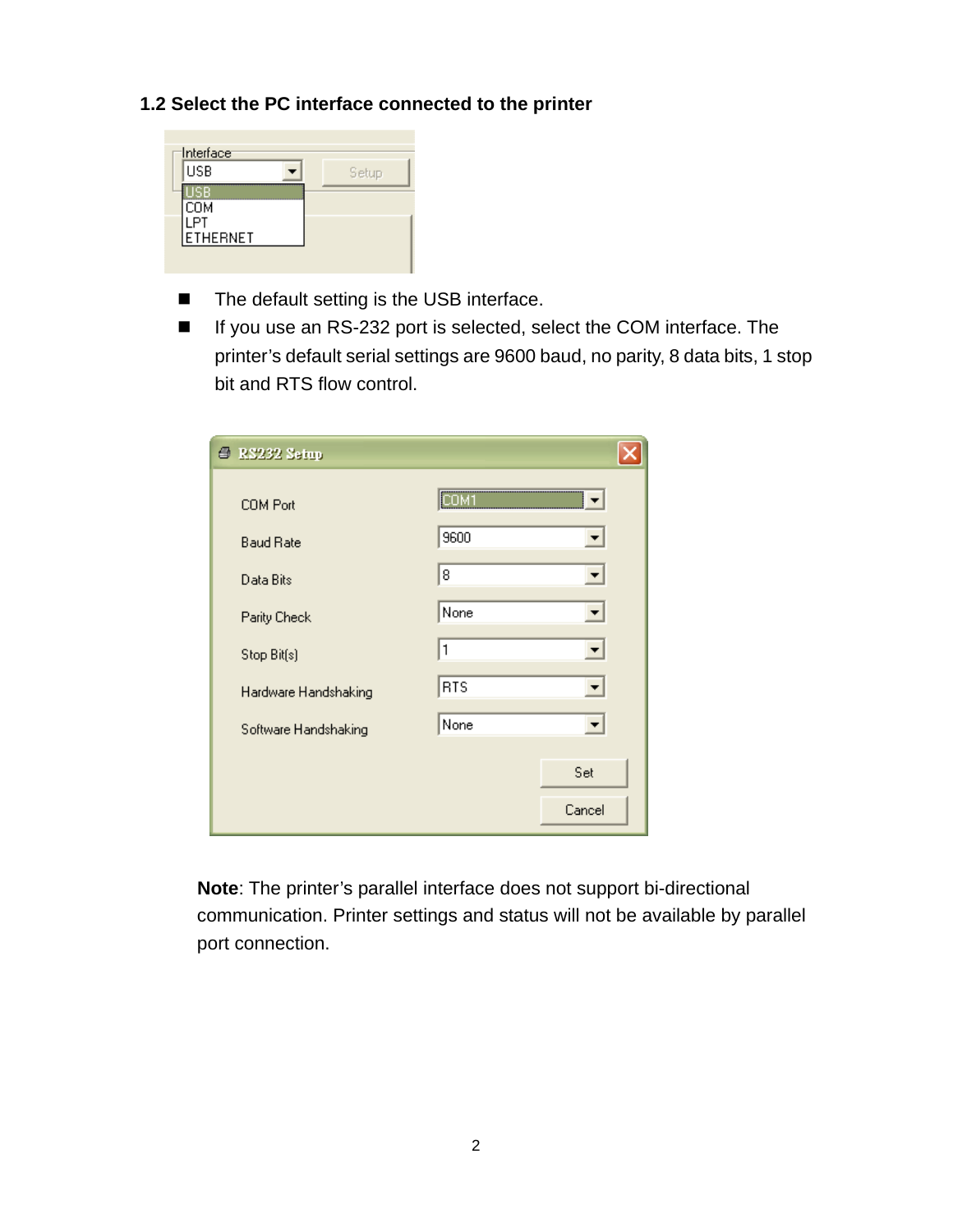■ If Ethernet is selected, you need to select the applicable printer.

| <b>Printer Nmae</b> | <b>MAC</b>        | IP Address             | Model Name      | <b>Status</b> | IP Setting                                           |
|---------------------|-------------------|------------------------|-----------------|---------------|------------------------------------------------------|
| PS-FF563F           | 00:1B:82:FF:56:3F | 10.0.2.45              | <b>DT024-XX</b> | <b>READY</b>  | IP Address/Printer Name<br>10.0.2.45<br>Port<br>9100 |
| Discover Device     | Change IP Address | <b>Factory Default</b> | Web Setup       |               | Exit                                                 |

**1.3 To connect to the utility, click the "Ignore AUTO.BAS" button. This allows the printer and Diagnostic tool to communicate.** 

| TSPL/E<br>$\overline{z}$<br>D |              |                     |     |                          |
|-------------------------------|--------------|---------------------|-----|--------------------------|
| Speed                         |              | Ribbon              |     |                          |
| Density                       |              | Code Page           |     | ▼                        |
| Paper Width                   | Unit         | Country Code        |     | $\overline{\phantom{a}}$ |
| Paper Height                  | Unit         | Head-up Sensor      |     |                          |
| Media Sensor                  |              | Reprint After Error |     |                          |
| Gap                           | Unit         | Gap Inten.          |     |                          |
| Gap Offset                    | Unit         | Bline Inten.        |     |                          |
| Post-Print Action             |              | Continuous Inten.   |     |                          |
| Cut Piece                     |              | <b>Baud Rate</b>    |     |                          |
| Reference                     |              | Data Bits           |     | ▼                        |
| Direction                     |              | Parity              |     | ÷                        |
| Offset                        |              | Stop Bit(s)         |     | $\blacktriangledown$     |
| ShiftX                        |              |                     |     |                          |
| Shift Y                       |              |                     |     |                          |
| Clear                         | Save<br>Load |                     | Set | Read                     |

# **2. Configure the printer settings**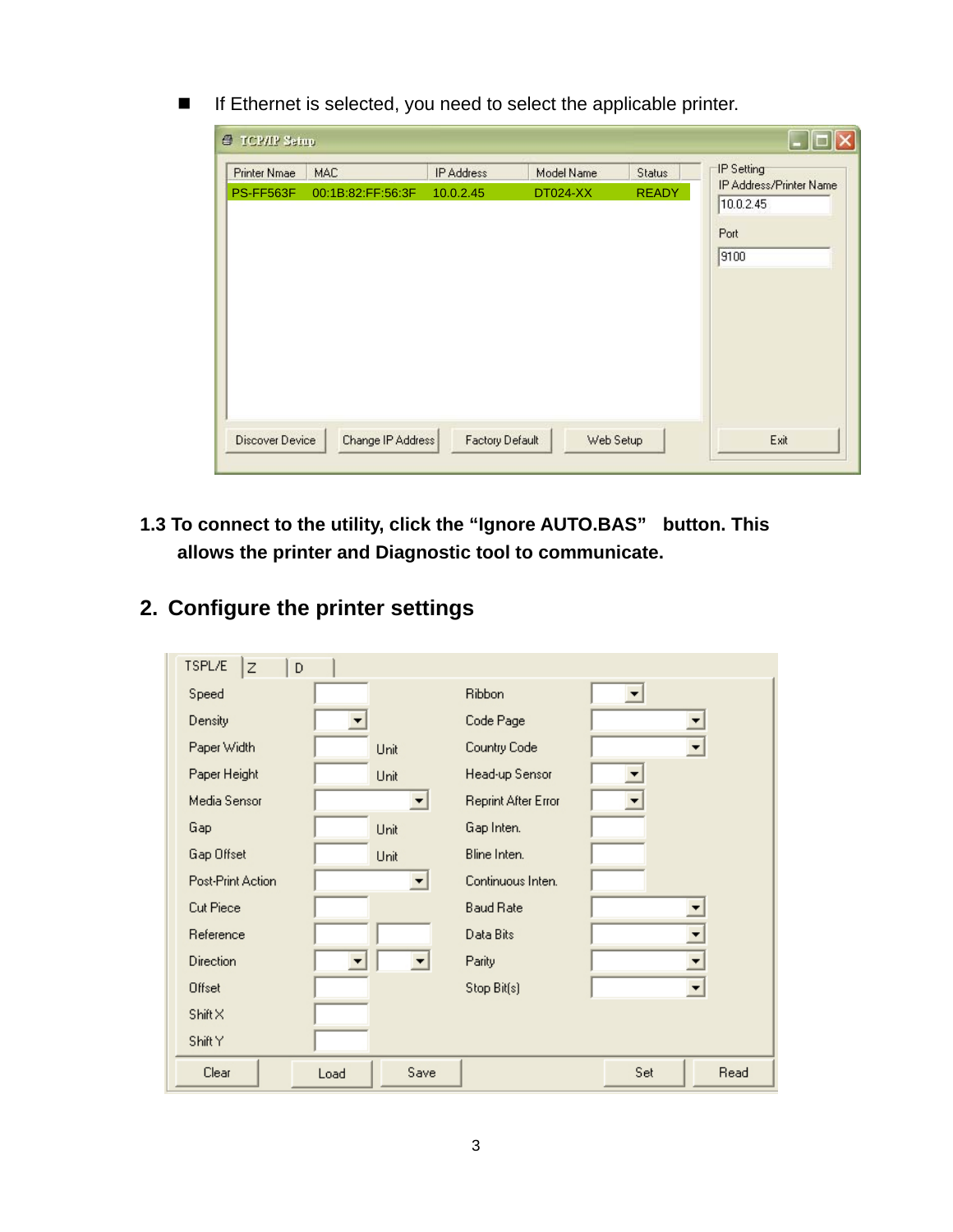#### **2.1 Explore the printer settings**

Click the "Read" button to get the printer settings.

#### **2.2 Change the printer settings**

Select the printer emulation tab (i.e. TSPL/E, D or Z). Select TSPL for PAL. The settings can be changed by entering a new value in the text box or by selecting a different value from the options. Click the "Set" button to save the new settings.

#### **2.3 Save the printer settings to a file**

The printer settings can be saved to a file by clicking the "Save" button. The default filename extension is .DCF.

#### **2.4 Load the saved printer setting file**

The saved printer setting file (.DCF) can be retrieved by clicking on the "Load" then click "Set" button to change the printer settings.

#### **2.5 Clear the printer settings in the Diagnostic Utility**

Click the "Clear" button to clear the settings in each field in the Printer Setup group.

### **3. Individual printer functions**

The detail functions in the Printer Function Group are listed as below.

|                                       | <b>Functions</b>          | Description                                                                       |
|---------------------------------------|---------------------------|-----------------------------------------------------------------------------------|
| Printer Function-<br>Calibrate Sensor | Calibrate Sensor          | Calibrates the sensor specified in the Printer<br>Setup group media sensor field  |
| Ethernet Setup                        | <b>Ethernet Setup</b>     | Setup the IP address, subnet mask, gateway for<br>the internal Ethernet interface |
| RTC Setup                             | RTC Time                  | Synchronize printer Real Time Clock with PC                                       |
| Print Test Page                       | <b>Print Test Page</b>    | Prints a test page                                                                |
| <b>Reset Printer</b>                  | <b>Reset Printer</b>      | Reboots printer                                                                   |
| <b>Factory Default</b><br>Dump Text   | <b>Factory Default</b>    | Initialize the printer and restore the settings to<br>factory default.            |
| Ignore AUTO.BAS                       | Dump Text                 | To activate the printer dump mode.                                                |
| Configuration Page                    | Ignore AUTO.BAS           | Ignores the downloaded PAL Plus program                                           |
|                                       | <b>Configuration Page</b> | Prints the printer configuration                                                  |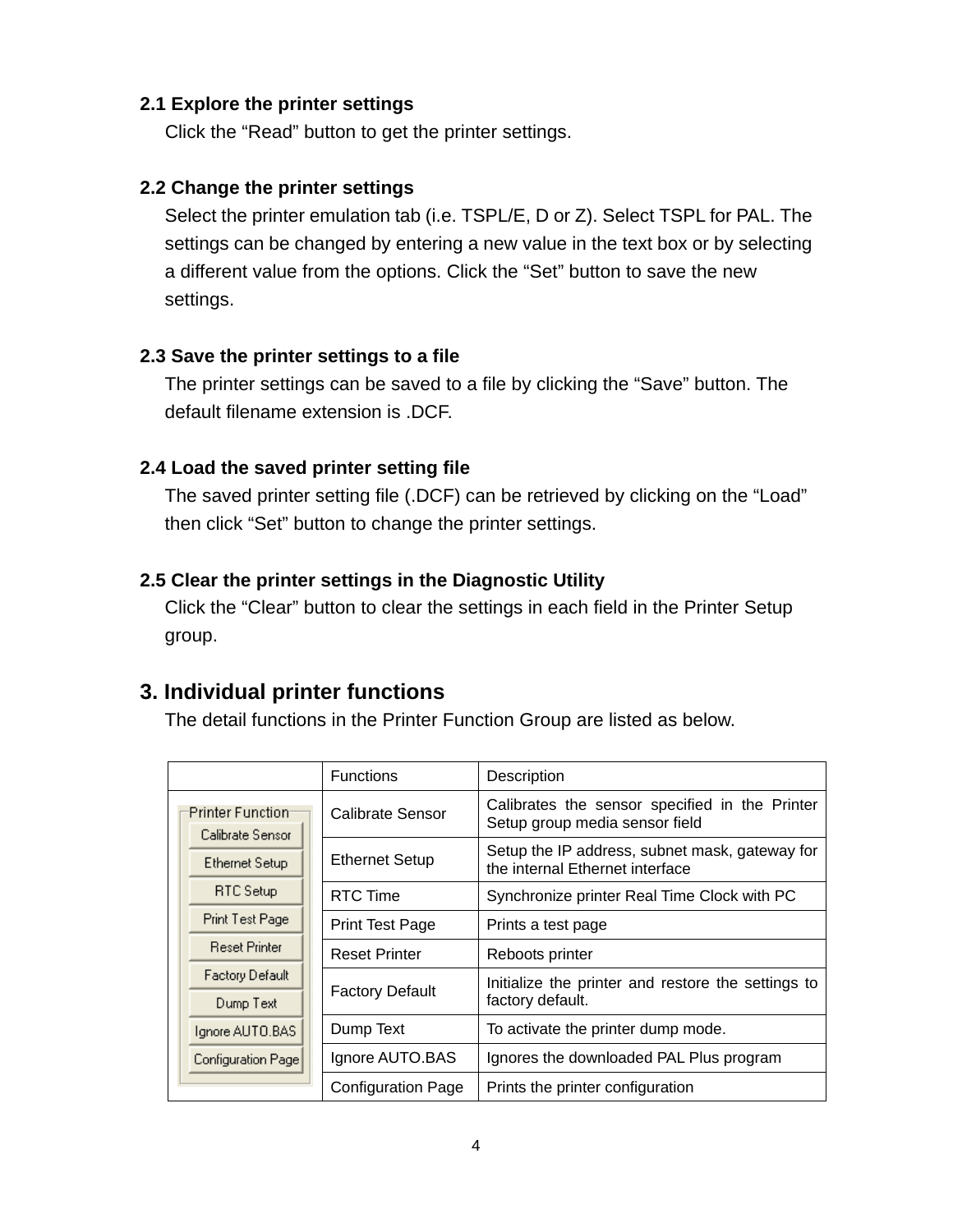# **4. Polling printer status**

| <b>Printer Status</b> | When connecting printer with a USB or RS-232 interface,     |
|-----------------------|-------------------------------------------------------------|
| Ready                 | the "Get Status" button will be visible to poll the printer |
| Head Open             | status.                                                     |
| Paper Jam             |                                                             |
| Out of Paper          |                                                             |
| Ribbon End Err.       | If the printer is blinking red, the printer status will be  |
| Ribbon Encoder Err.   | indicated with red.                                         |
| Pause                 |                                                             |
| Printting             |                                                             |
| Other Error           |                                                             |
| <b>Get Status</b>     |                                                             |
|                       |                                                             |

# **5. File manager**

File Manager feature tab is used to help users to generate the file header, download new firmware, explore what files are downloaded in the printer memory and delete all files in the memory.

| <b>Printer Configuration</b>                         | File Manager            | Bitmap Font Manager   Command Tool |                                     |                |                                            |          |                                                   |
|------------------------------------------------------|-------------------------|------------------------------------|-------------------------------------|----------------|--------------------------------------------|----------|---------------------------------------------------|
| File Download                                        |                         |                                    | File Infomation                     |                |                                            |          | File Format                                       |
| File Type<br>File Name<br>File Size<br>Memory Device | True Type Font<br>FLASH | <b>Browse</b><br><b>Bytes</b>      | Memory Devicet<br><b>DRAM</b><br>C. | <b>G</b> FLASH | CARD<br>О.<br>Physical Space<br>Free Space | KB<br>KB | Memory Device⊤<br>C DRAM<br>$F$ FLASH<br>$C$ CARD |
| Font View                                            |                         | Download                           |                                     |                | Get                                        |          | Format                                            |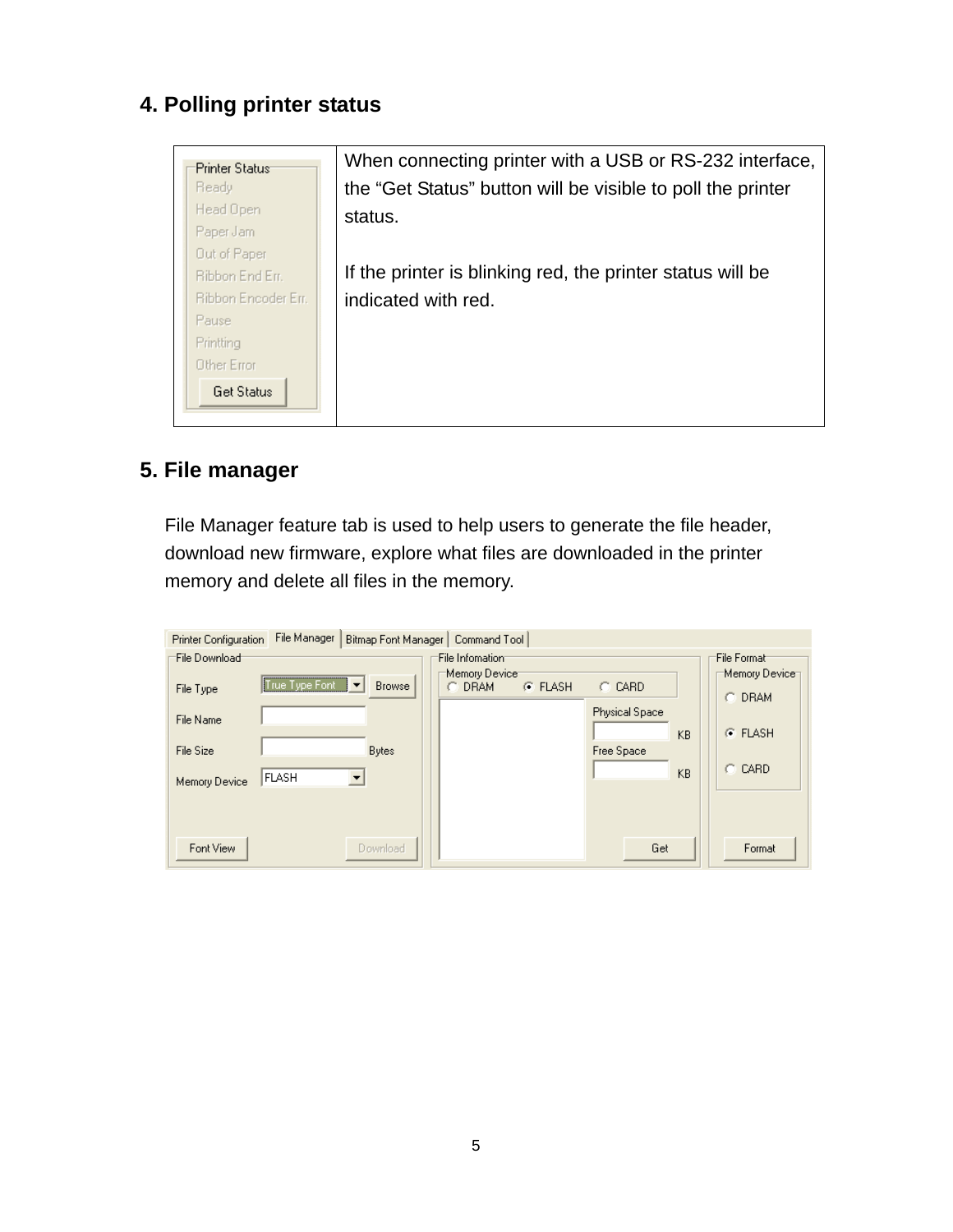# **5.1 File download group**

| File Download |                                                   | Select the file type then click                    |
|---------------|---------------------------------------------------|----------------------------------------------------|
| File Type     | True Type Font<br><b>Browse</b>                   | "Browse" button to select the file for             |
| File Name     | BMP<br>РCX<br>True Type Font                      | download.                                          |
| File Size     | Bitmap Font<br><b>Bytes</b><br>Printer BASIC File | NOTE: BMP graphic files need to be                 |
| Memory Device | Data File.<br>Firmware File                       | in Black & White monochrome format.                |
|               | <b>TCF File</b>                                   | Grayscale files are not supported.                 |
|               |                                                   |                                                    |
| Font View     | Download                                          |                                                    |
|               |                                                   |                                                    |
| File Download |                                                   |                                                    |
|               | True Type Font<br><b>Browse</b>                   | Specify the memory device to<br>download the file. |
| File Type     |                                                   |                                                    |
| File Name     |                                                   | Click "Download" button to start the               |
| File Size     | <b>Bytes</b>                                      | download of the file.                              |
| Memory Device | <b>FLASH</b>                                      |                                                    |
|               | DRAM<br>FLASH                                     |                                                    |
| Font View     | CARD<br>Download                                  |                                                    |

# **5.2 File information group**

| File Infomation:<br>Memory Devicet |                                | This feature lists what files are<br>downloaded in the specified                                            |
|------------------------------------|--------------------------------|-------------------------------------------------------------------------------------------------------------|
| $G$ FLASH<br><b>DRAM</b>           | <b>CARD</b><br>Physical Space: | memory device.                                                                                              |
|                                    | KB.<br>Free Space:<br>KB.      | Select the memory device then click<br>the "Get" button to list the files<br>saved in the specified memory. |
|                                    | Get                            |                                                                                                             |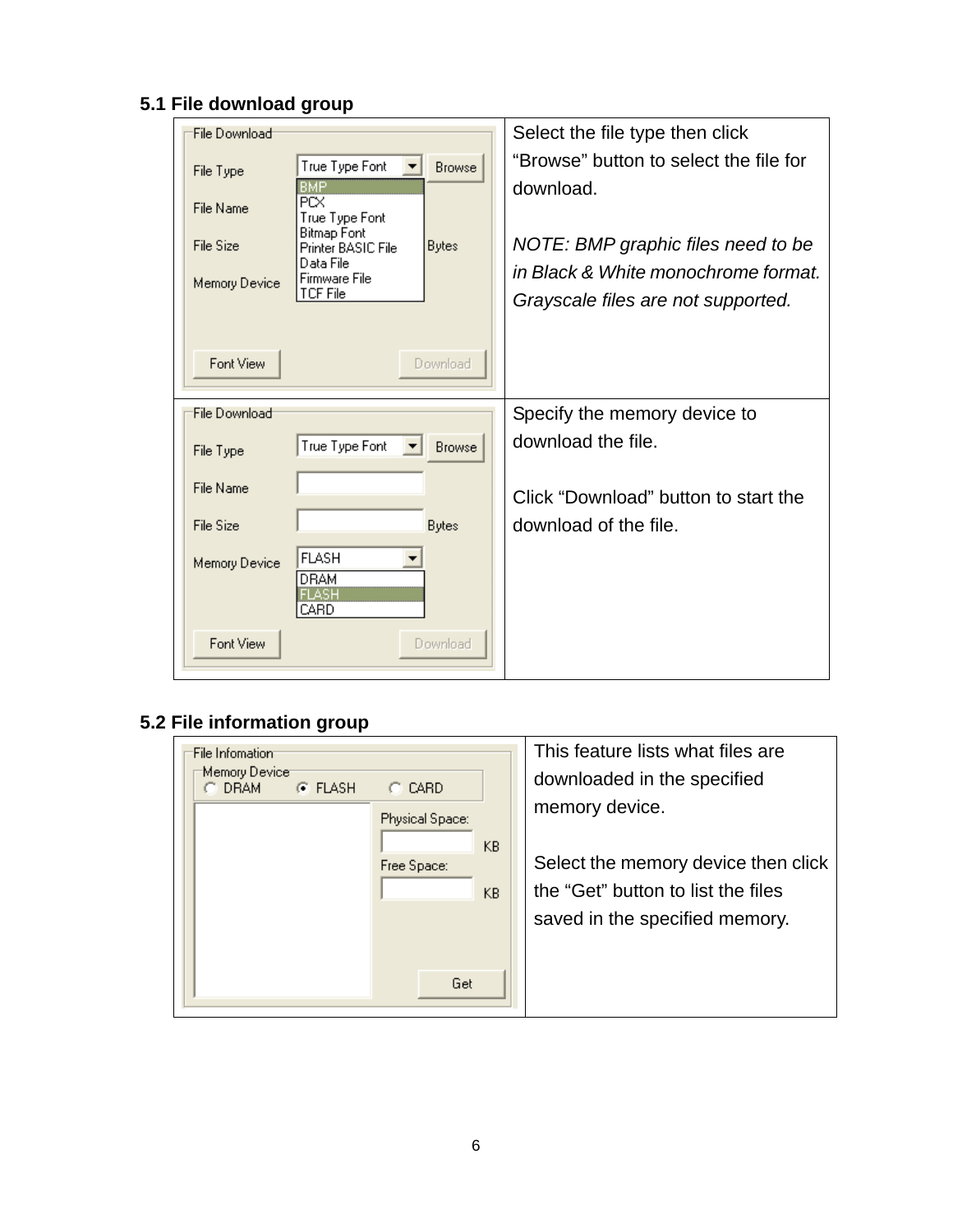#### **5.3 File format group**

# **6. Bitmap font manager**

Bitmap Font Manager tab is used to convert the selected TTF font into a printer format bitmap font. Both fixed pitch and variable pitch bitmap fonts are supported.

| Printer Configuration   File Manager<br>Font Select <sup>-</sup><br>Font Encode<br>Font Picth<br><b>Printer Device</b> | <b>Standard Encode</b><br><b>Standard Encode</b><br>Asian Font Encode<br>Encode by Table<br>Encode by Table (Asian) | Bitmap Font Manager   Command Tool  <br>Standard Encode <sup>-</sup><br>Font Mapping Standard Mapping<br>32<br>Character Start ASCII<br>127<br>Character End ASCII |                            |
|------------------------------------------------------------------------------------------------------------------------|---------------------------------------------------------------------------------------------------------------------|--------------------------------------------------------------------------------------------------------------------------------------------------------------------|----------------------------|
| Windows Font Name<br>Font Size<br><b>ABCD</b>                                                                          | Arial<br>10<br>Select Font                                                                                          | Asian Font Encode<br><b>C</b> Traditional Chinese<br>C Simplified Chinese<br>$C$ Korean<br>$\cap$ Japanese                                                         |                            |
| <b>Printer Font Name</b><br>Font Width<br>Font Height<br>Italic Width                                                  | Preview Font<br>Font001<br>13<br>16<br>O                                                                            | Encode by Tablet<br>$\Box$ By File<br>$\langle$<br>Load<br>Load                                                                                                    | Save Font<br>Download Font |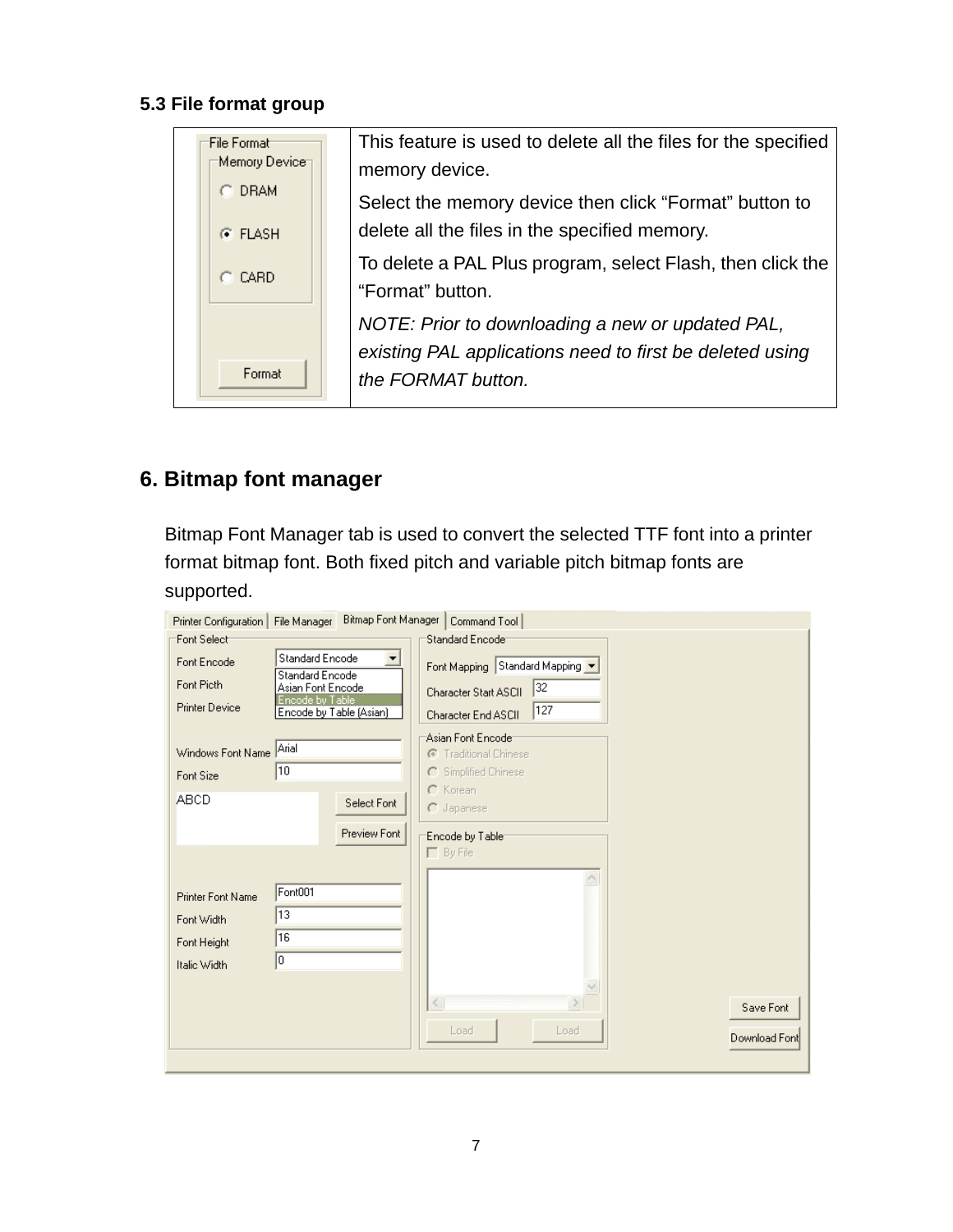| Font Select <sup>-</sup> |                                             | Select "Standard Encode", "Variable   |
|--------------------------|---------------------------------------------|---------------------------------------|
| Font Encode              | <b>Standard Encode</b>                      | pitch" font. Specify the destination  |
| Font Picth               | <b>Standard Encode</b><br>Asian Font Encode | memory to save the bitmap font, font  |
| <b>Printer Device</b>    | Encode by Table<br>Encode by Table (Asian)  | name and specify the font height then |
|                          |                                             | click "Download Font" button to       |
| Windows Font Name        | Arial                                       | download the converted bitmap font    |
| Font Size                | 10                                          | into printer memory.                  |
| ABCD                     | Select Font                                 | The converted bitmap font can also    |
|                          | Preview Font                                | be saved to a file by clicking "Save  |
|                          |                                             | Font" button.                         |